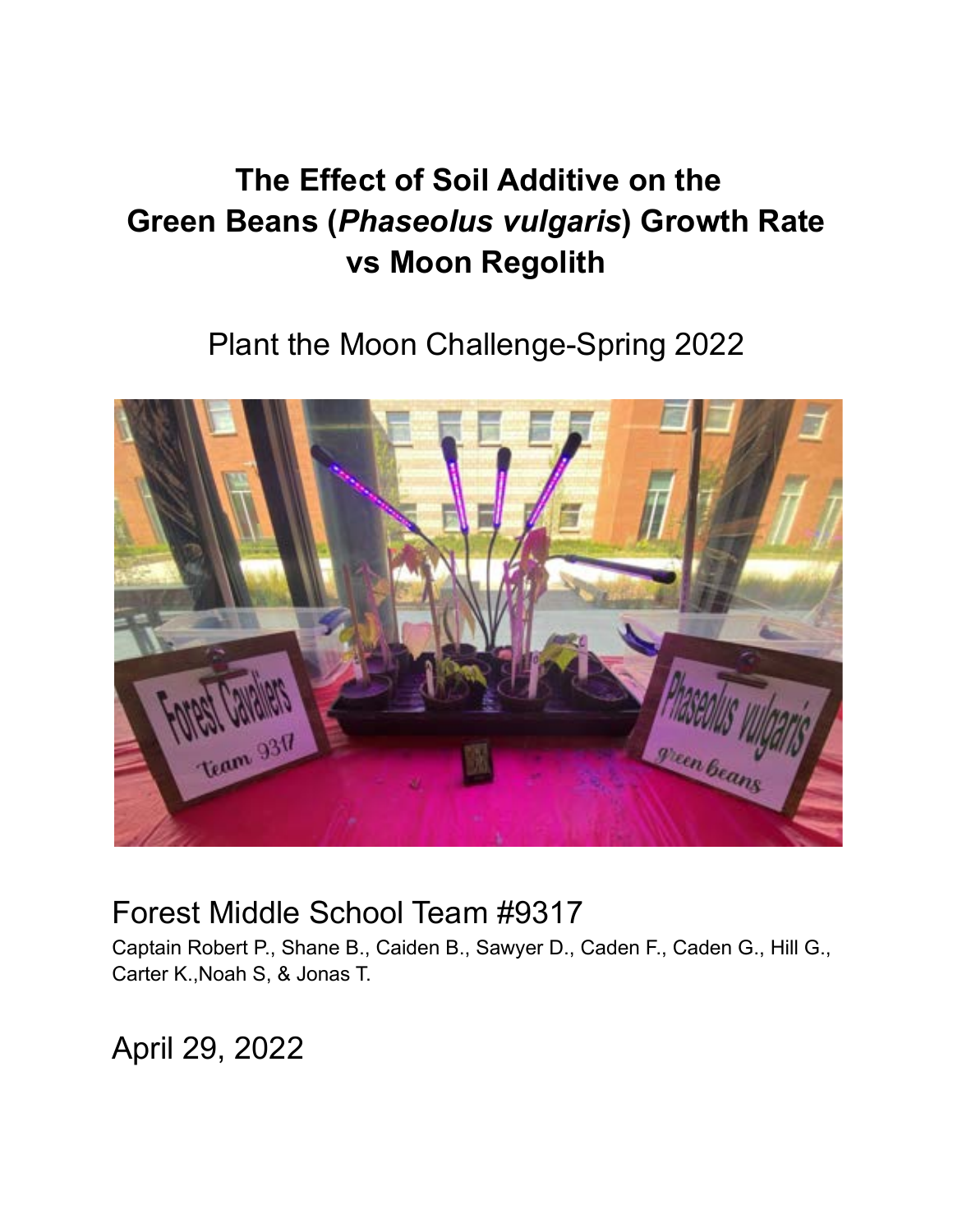#### **I. STATEMENT OF THE PROBLEM/OBJECTIVES:**

#### **A. QUESTION TO ANSWER**

*Is it possible to grow plants in moon regolith with and without soil additives?*

#### **B. PRELIMINARY OBSERVATIONS/VOCABULARY:**

The green beans were chosen not because of their nutritional value but because they interact with a certain bacteria Genus named Rhizobium. This bacterium family attaches to the roots of the legume in question. Then the bacterium will fix nitrogen into the soil and give the plant a basic food source for it to consume. This is useful for the plants because the moon regolith has little to no nitrogen in it, but the limiting factor is that the bacterium can only attach to a certain plant. These plants are called legumes.

Key terms are:

Legumes:A family of plants that are commonly referred to as beans Regolith: The rock soil that comes from the moon that has no nutrients Rhizobium:A family of bacteria that attaches themselves to the roots of legumes and fixes nitrogen into the soil from the air

Nitrogen: A nonmetalic gas element of Group 15 in the periodic table.

#### **C. BUDGET:**

*.*

- \$400-Moon Regolith
- \$15-Soil Additive
- \$10-Planting Pots/Tray
- \$05-Distilled Water
- \$10-Graduated Cylinder
- \$25-LED Growing Light
- \$20-pH Meter
- \$10-Caliper
- \$10-Temperature/Humidity Gauge
- \$30-Latex Gloves
- \$30-Safety Goggles
- $\bullet$  \$20-KN95 Mask
- \$05-Tablecloths (Red & Clear) & Measuring Cup
- \$50-Table
- \$25-Extension Cords
- \$20- PVC Pipe Framework
- \$15-Binder, Storage, Clipboard, Misc

#### **TOTAL BUDGET= \$700**

(Note: A grant was provided by the Virginia Space Grant Consortium to cover the cost of the moon regolith. All other costs were covered by community support.)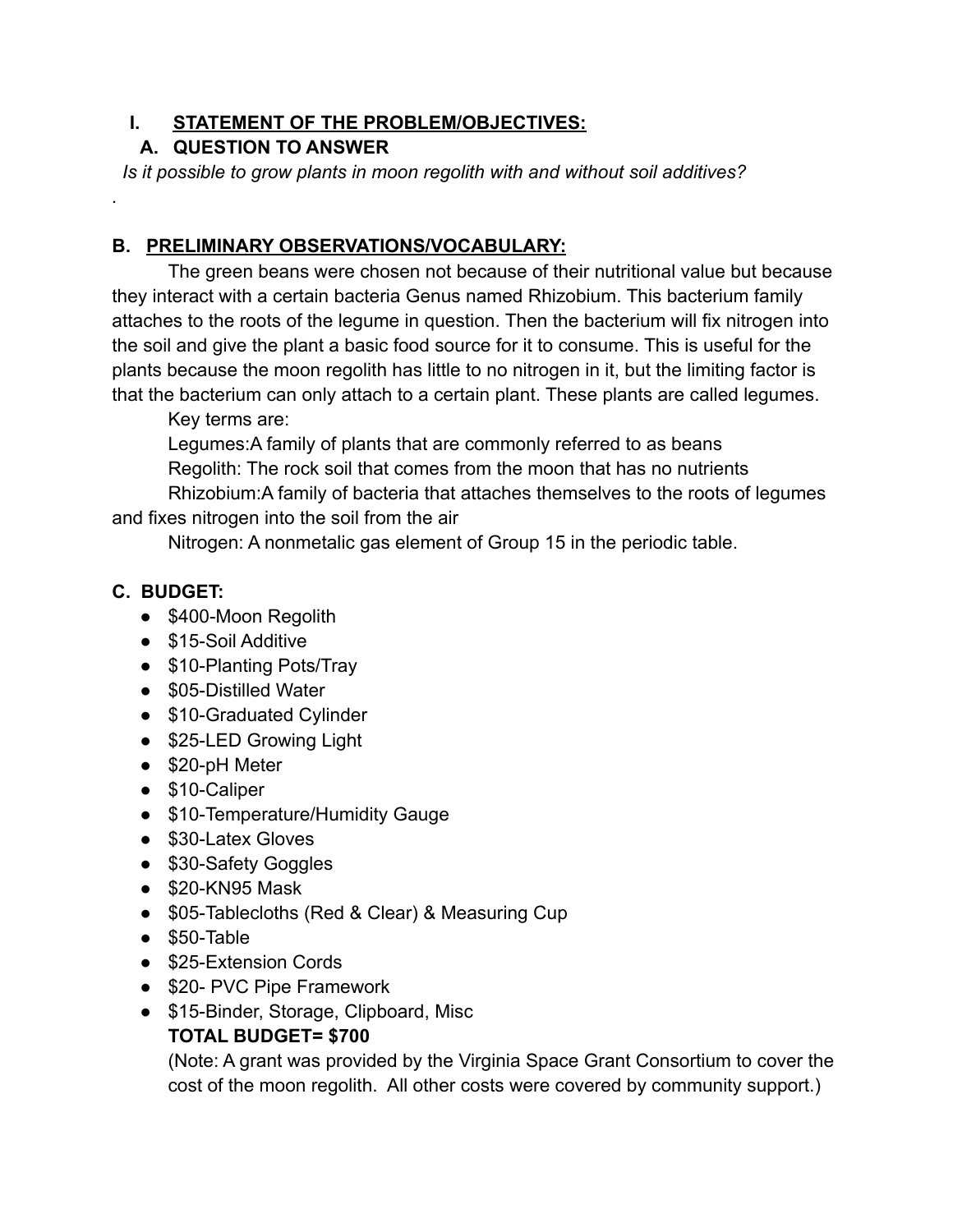#### **II. POSSIBLE SOLUTION(S)/HYPOTHESIS:**

#### **A. POSSIBLE SOLUTION(S)**

*Phaseolus vulgari*s can grow in both moon regolith and moon regolith with soil additives.

#### **B. HYPOTHESIS**

If *Phaseolus vulgaris* (green beans) are planted in 50%/50% regolith/soil additive, then the plants will grow 50%more in height vs the 100% regolith.

#### **III. MATERIALS & LAB SAFETY:**

#### **A. MATERIALS**

- *Soil additive- Dependent variable.,*
- *distilled water-was the type of water that was used to water the plants,*
- *LED growth lamps-are what had given the plants regulated light ,*
- *graduated cylinders-are what were used to measure the water amount*
- *tongue depressor-are what were used as a support beam for the green bean stalk*
- *Moon regolith-Independent variable that was used to grown the green beans.*
- *PH monitors-Used to measure the plants PH,*
- *Caliper-Used to measure growth,*
- *Table-Flat surface for the plants to sit on .*
- *Clear Shower Curtains-Used as a protection wall around the plants,*
- *Twelve 12 oz cups- pots that held the moon regolith & soil additive Extension cords-are what were used to have the LED lamp cords reach the outlet*
- *Temperature and humidity monitor-to track the data,*
- *Data tables-Location to collect the data,*
- *KN95 masks- Safety equipment to stop chemicals from being inhaled.*
- *Latex Gloves-Safety equipment to keep the skin from being irritated from the moon regolith.*
- *Eye goggles-Safety equipment to prevent chemicals from entering the eyes*
- *Tablecloth- protect table from spills.*

#### **B. LAB SAFETY**

- *Safety gear was used to minimize the amount of contact between a person.*
- *No jewelry was worn during the research.*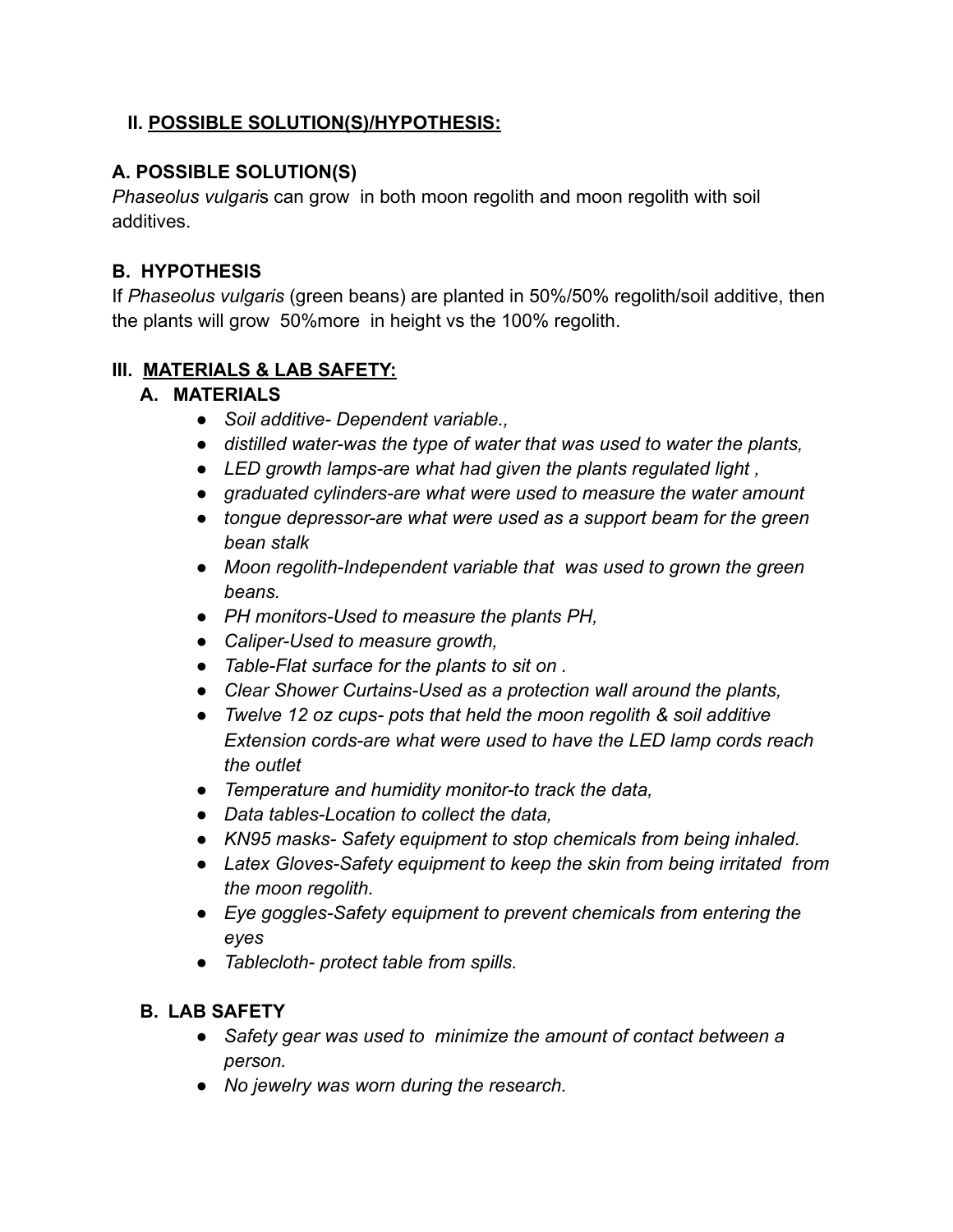- *Gloves,goggles, and KN95 masks were worn when working with the plants.*
- *It was insured that no playing around happened near the research*
- *It was ensured that the moon regolith was not tasted or sniffed.*
- *Additional lab safety is available here: https://ehs.okstate.edu/general-laboratory-safety-rules.html*

# **IV. EXPERIMENTAL DESIGN:**

## **A. SUMMARY OVERVIEW**

Green beans were planted and were given 25 mL of a day. It took about two weeks before they started to see growth in the green beans. Around the 9th week the green bean pods finally started to grow in. In the 10th week there were 6 fully grown green bean pods. Growth, temperature, humidity & pH were routinely recorded.

# **B. VARIABLES**

Control: 100% Moon Regolith

Independent: Regolith/Soil Additive % - Co- 100/0, A-50/50, B-60/40, & C- 70/30 Dependent: Height of Growth

Constants**:** 25 ml water per water cycle, time of watering, days watered/week, distilled water brand, 12 hr (timer) LED light exposure, temperature, location, Wednesday pH measurement, # of pots per variable, size of pots, total volume per pot, graduated cylinder, measuring cup, 3 green bean seeds per pot

# **C. DETAILED PROCEDURE:**

#### Pre-Growth Period:

- Application to participate in the Plant The Moon Challenge was submitted.
- Grant requests were written to support the cost of the project.
- Grant requests were accepted.
- 3 Teams were formed within the class of 30 students.
- Research was conducted to choose the plant to grow.
- Plant choice was decided.
- Supplies were purchased.
- Exolith Lab shipped the moon regolith to the school.
- Growing pod was designed and built using a table, pvc pipe, tablecloths, binder rings.
- Teacher attended the opening symposium.







#### Week 1:

● Experimental design parameters were identified.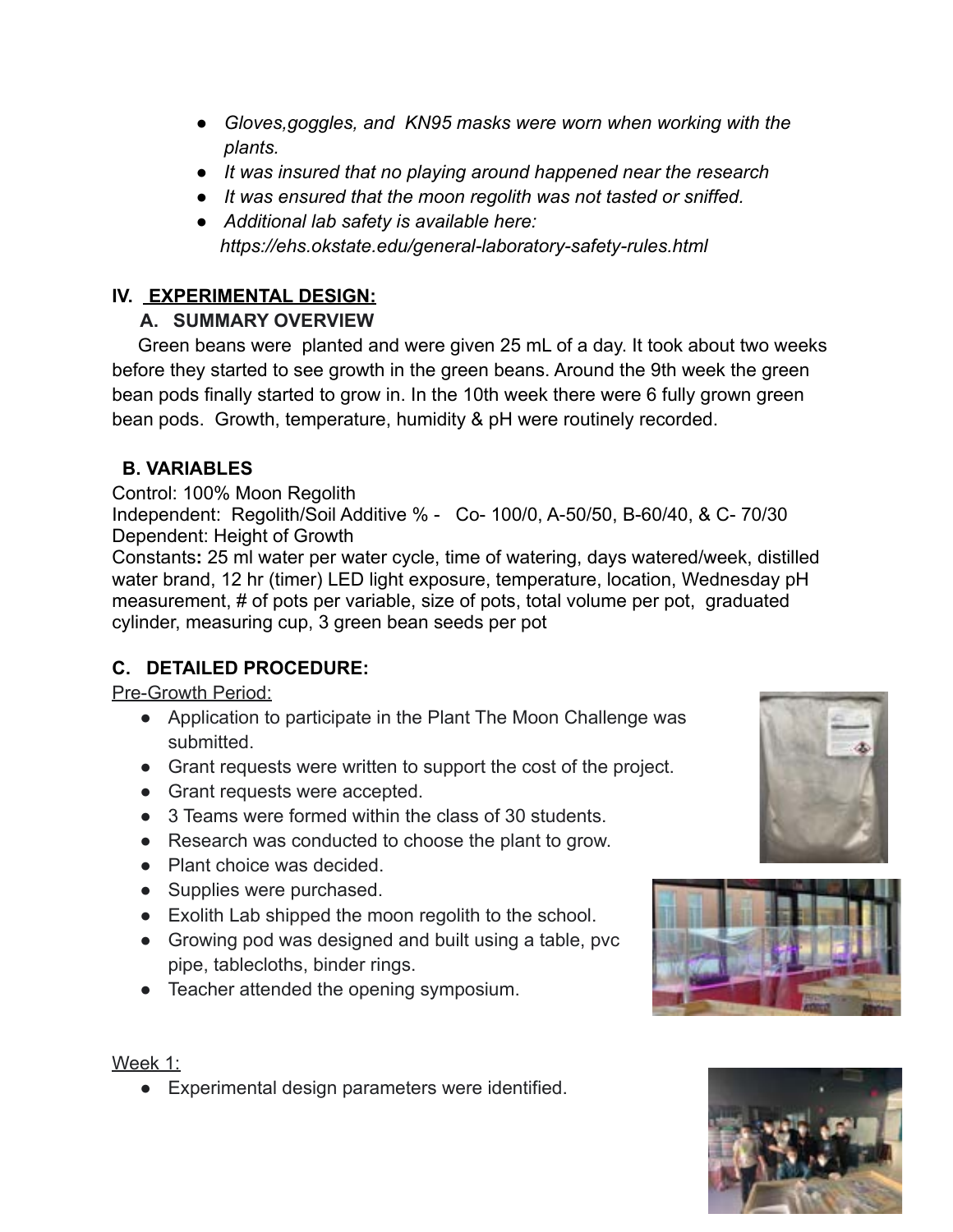- Proper safety equipment (KN95 masks, goggles & latex gloves) was worn.
- A large planting tray was placed in the growing pod to hold all individual pots.
- $\bullet$  12 pots were labeled as Co-1, Co-2, Co-3, A-1, A-2, A-3, B-1, B-2, B-3, C-1, C-2 & C-3.
- 3 lettuce seeds were planted in each pot.
- Using a measuring cup, 4 oz of 100% moon regolith was placed in A-1, A-2 & A-3 pots.
- Using a measuring cup, 4 oz of soil additive was placed in A-1, A-2 & A-3 pots.
- Using a stirring stick, the "A" pots' soil was mixed.
- Using a measuring cup, 5 oz of 100% moon regolith was placed in B-1, B-2 & B-3 pots. Using a measuring cup, 3 oz of soil additive was placed in B-1, B-2 & B-3 pots.
- Using a stirring stick, the "B" pots' soil was mixed.
- Using a measuring cup, 5.5 oz of 100% moon regolith was placed in C-1, C-2 & C-3 pots.
- Using a measuring cup, 2.5 oz of soil additive was placed in C-1, C-2 & C-3 pots.
- Using a stirring stick, the "C" pots' soil was mixed.
- 25mL of distilled water was measured in the graduated cylinder. (12 times)
- 25mL of water was carefully poured into each pot.
- 30 lettuce seeds were planted in each pot.
- Extension cord for the power source was placed at the table.
- LED grow lights were plugged in and set on a 12 hour timer.
- Temperature/humidity meter was installed in the growing pod.
- Daily data was collected on plant height.
- Daily data was recorded on temperature within the pod
- Daily data was collected on humidity level within the pod.
- pH was measured and recorded each Wednesday with the pH meter.

#### Week 2:

- Proper safety equipment (KN95 masks, goggles & latex gloves) was worn.
- Daily 25mL of distilled water was measured in the graduated cylinder. (12 times)
- Daily 25mL of water was carefully poured into each pot.
- Daily data was collected on plant height.
- Daily data was recorded on temperature within the pod
- Daily data was collected on humidity level within the pod.
- pH was measured and recorded each Wednesday with the pH meter.





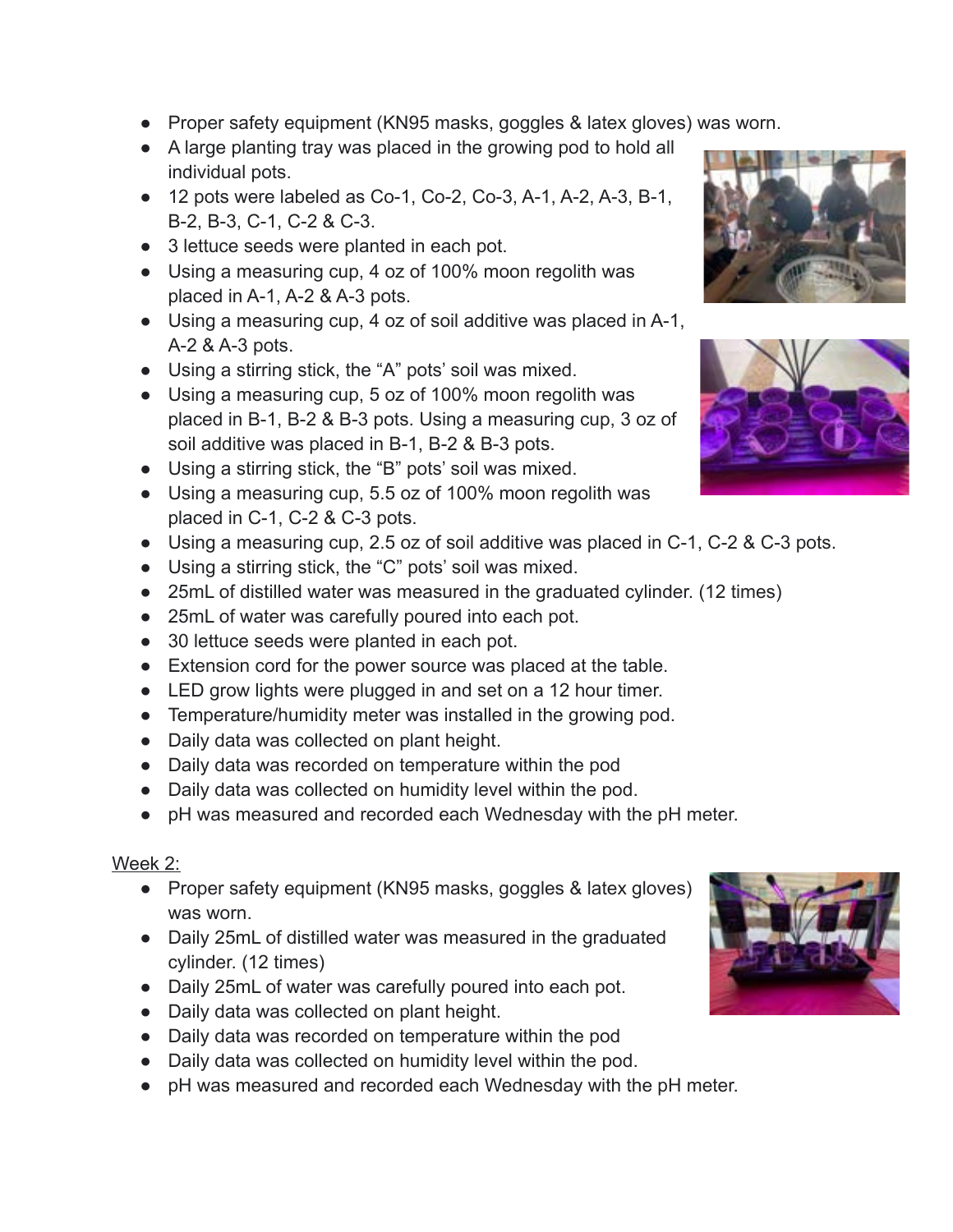#### Week 3:

- FlipGrid video update was submitted to showcase the team and grow setup/growing pod.
- Proper safety equipment (KN95 masks, goggles & latex gloves) was worn.
- Daily 25mL of distilled water was measured in the graduated cylinder. (12 times)
- Daily 25mL of water was carefully poured into each pot.
- Daily data was collected on plant height.
- Daily data was recorded on temperature within the pod
- Daily data was collected on humidity level within the pod.
- pH was measured and recorded each Wednesday with the pH meter.

## Week 4:

- 3 teams shared an update status with VSGC thru zoom.
- Questions submitted to the Science Advisory Board.
- Proper safety equipment (KN95 masks, goggles & latex gloves) was worn.
- Daily 25mL of distilled water was measured in the graduated cylinder. (12 times)
- Daily 25mL of water was carefully poured into each pot.
- Daily data was collected on plant height.
- Daily data was recorded on temperature within the pod
- Daily data was collected on humidity level within the pod.
- pH was measured and recorded each Wednesday with the pH meter.

# Week 5:

- Attend Mid-Point Webinar.
- Proper safety equipment (KN95 masks, goggles & latex gloves) was worn.
- Daily 25mL of distilled water was measured in the graduated cylinder. (12 times)
- Daily 25mL of water was carefully poured into each pot.
- Daily data was collected on plant height.
- Daily data was recorded on temperature within the pod
- Daily data was collected on humidity level within the pod.
- pH was measured and recorded each Wednesday with the pH meter.
- Tongue Depressor sticks added to provide stalk support.







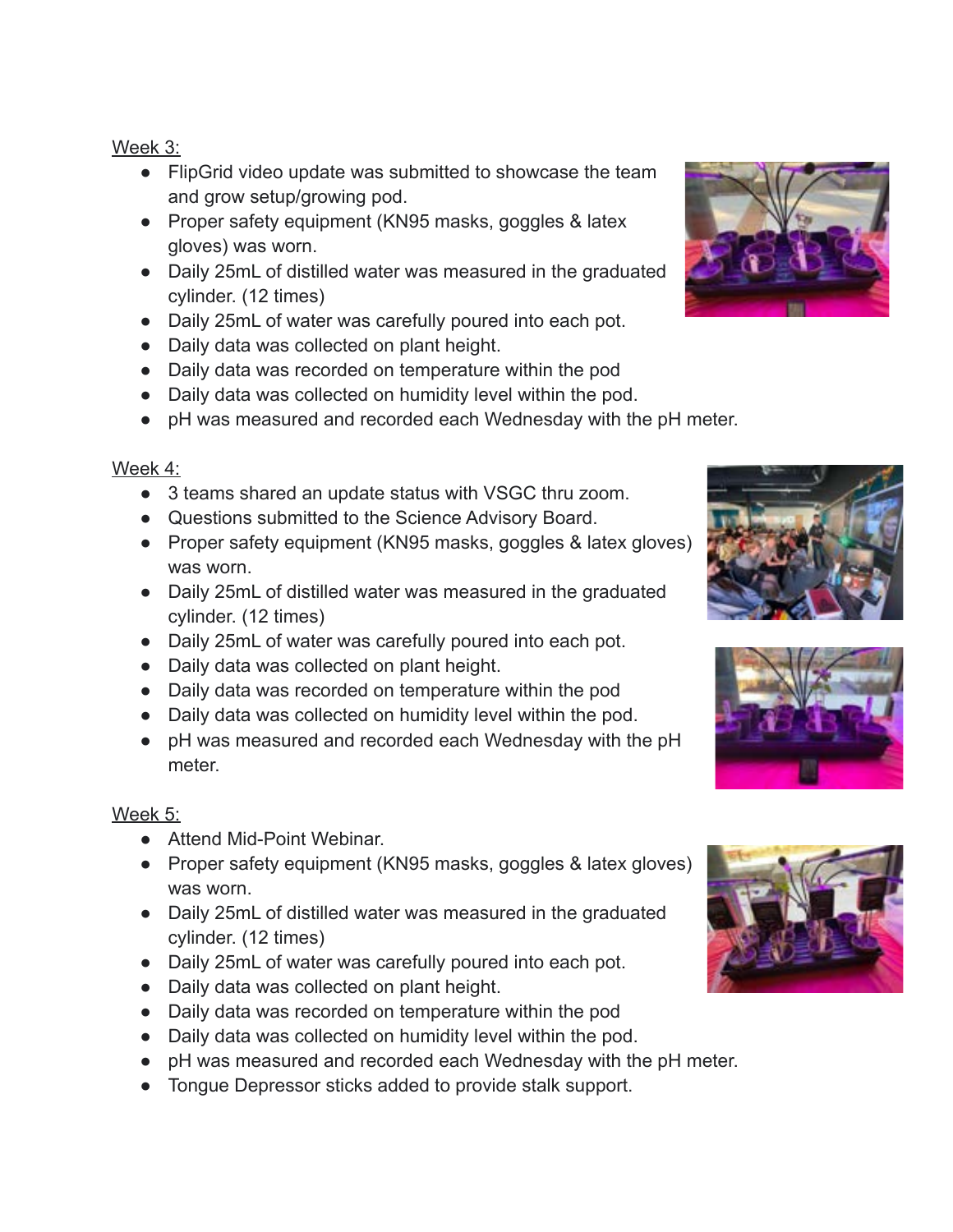#### Week 6:

- Daily data was collected on plant height.
- Proper safety equipment (KN95 masks, goggles & latex gloves) was worn.
- Daily 25mL of distilled water was measured in the graduated cylinder. (12 times)
- Daily 25mL of water was carefully poured into each pot.
- Daily data was recorded on temperature within the pod
- Daily data was collected on humidity level within the pod.
- pH was measured and recorded each Wednesday with the pH meter.

#### Week 7:

- 3 teams presented an experiment overview to the VSGC Advisory Board.
- Proper safety equipment (KN95 masks, goggles & latex gloves) was worn.
- Daily 25mL of distilled water was measured in the graduated cylinder. (12 times)
- Daily 25mL of water was carefully poured into each pot.
- Daily data was collected on plant height.
- Daily data was recorded on temperature within the pod
- Daily data was collected on humidity level within the pod.
- pH was measured and recorded each Wednesday with the pH meter.

#### Week 8:

- FlipGrid video update submitted showcasing experiment progress.
- Proper safety equipment (KN95 masks, goggles & latex gloves) was worn.
- Daily 25mL of distilled water was measured in the graduated cylinder. (12 times)
- Daily 25mL of water was carefully poured into each pot.
- Daily data was collected on plant height.
- Daily data was recorded on temperature within the pod
- Daily data was collected on humidity level within the pod.
- pH was measured and recorded each Wednesday with the pH meter.







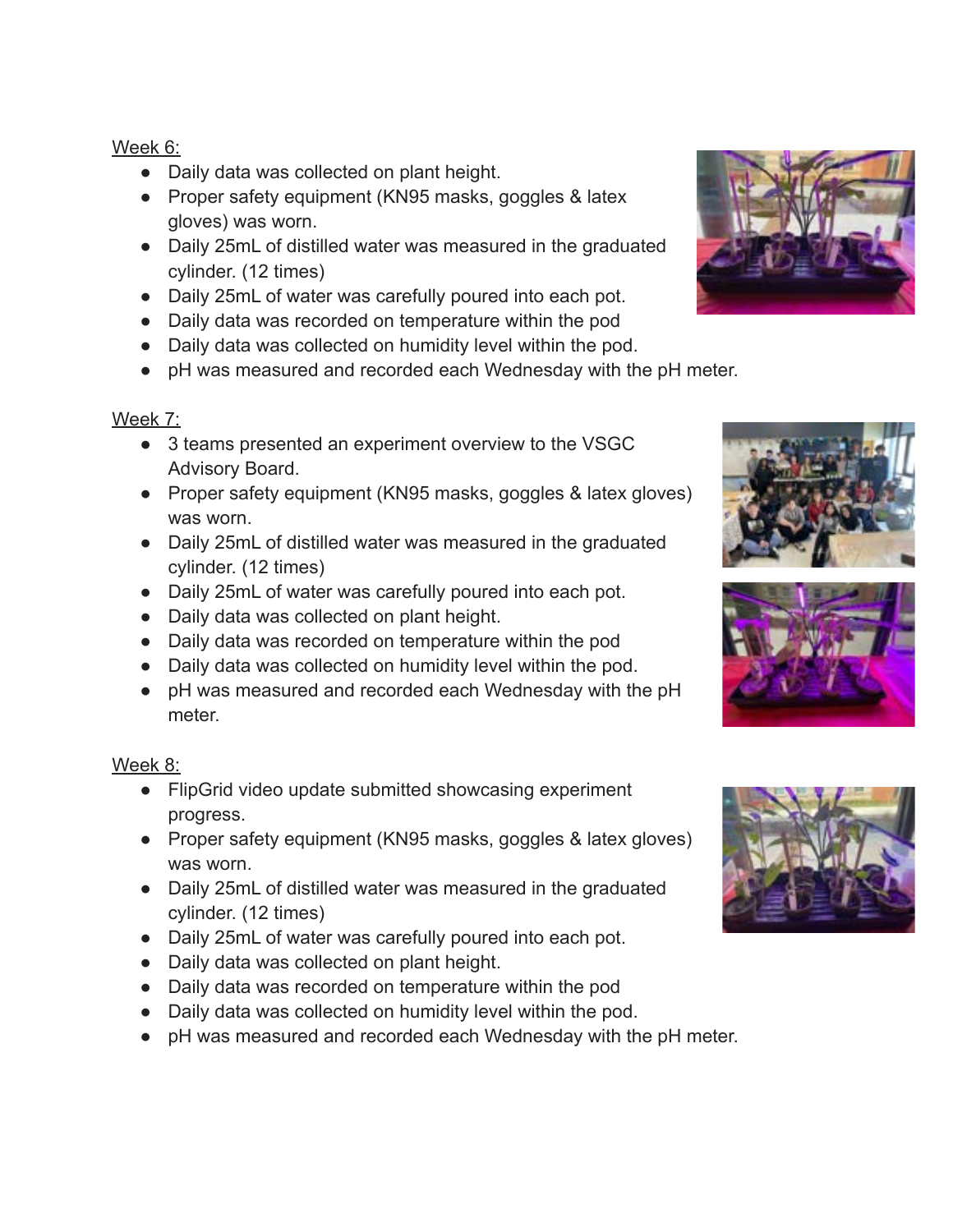Week 9:

- Proper safety equipment (KN95 masks, goggles & latex gloves) was worn.
- Daily 25mL of distilled water was measured in the graduated cylinder. (12 times)
- Daily 25mL of water was carefully poured into each pot.
- Daily data was collected on plant height.
- Daily data was recorded on temperature within the pod
- Daily data was collected on humidity level within the pod.
- pH was measured and recorded each Wednesday with the pH meter.

Week 10:

- Proper safety equipment (KN95 masks, goggles & latex gloves) was worn.
- Daily 25mL of distilled water was measured in the graduated cylinder. (12 times)
- Daily 25mL of water was carefully poured into each pot.
- Daily data was collected on plant height.
- Daily data was recorded on temperature within the pod
- Daily data was collected on humidity level within the pod.
- pH was measured and recorded each Wednesday with the pH meter.
- Final measurements were recorded

Post Growth Period:

- FlipGrid video submitted summarizing the experiment.
- Final report submitted.

# *V.* **RESULTS (data):**

# *A.* **DATA TABLES:**





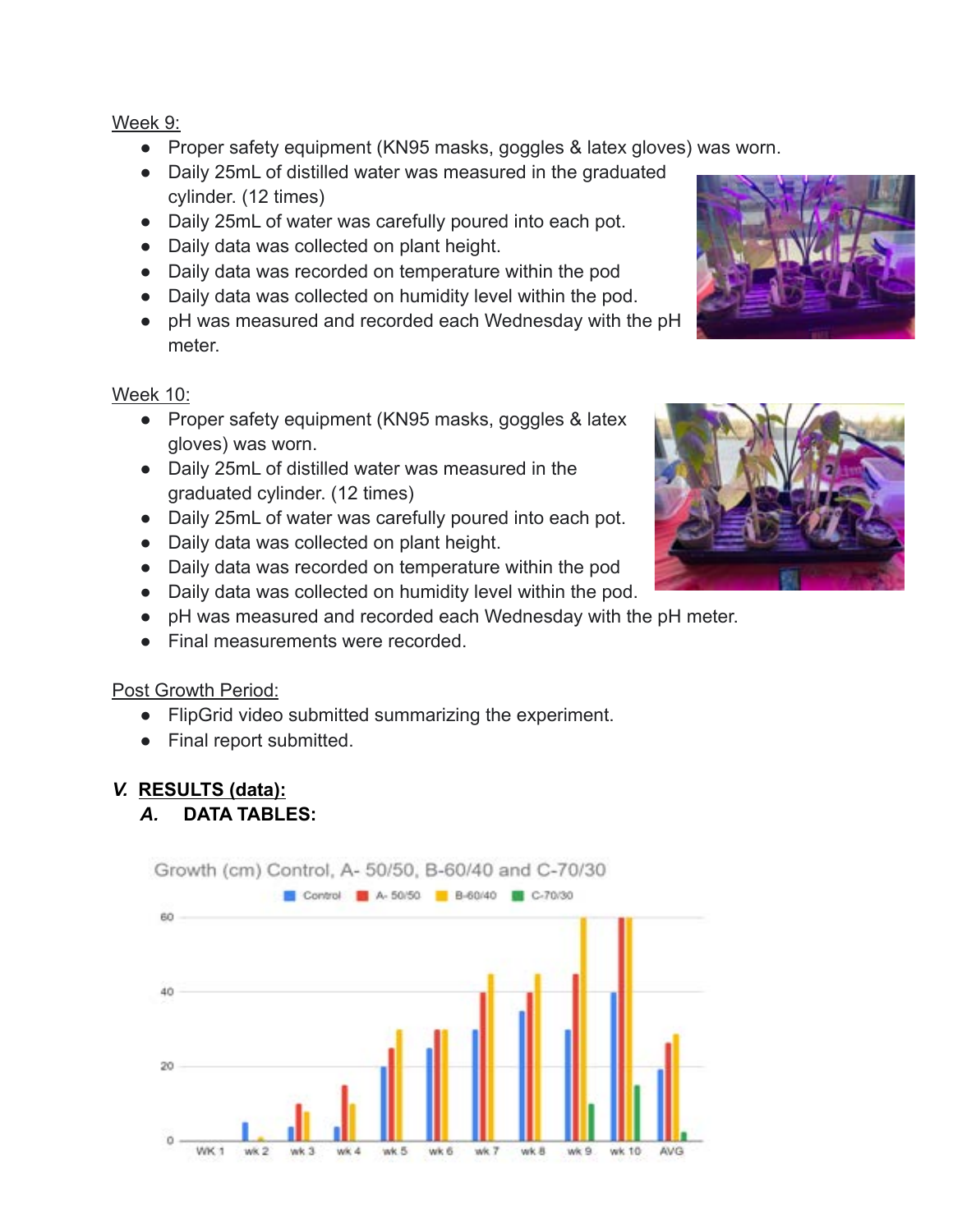

pH (Regolith%/Additive%- 100/0-50/50-60/40-70/30)

Daily Water Average (mL)





Weekly Humidity Averages (%)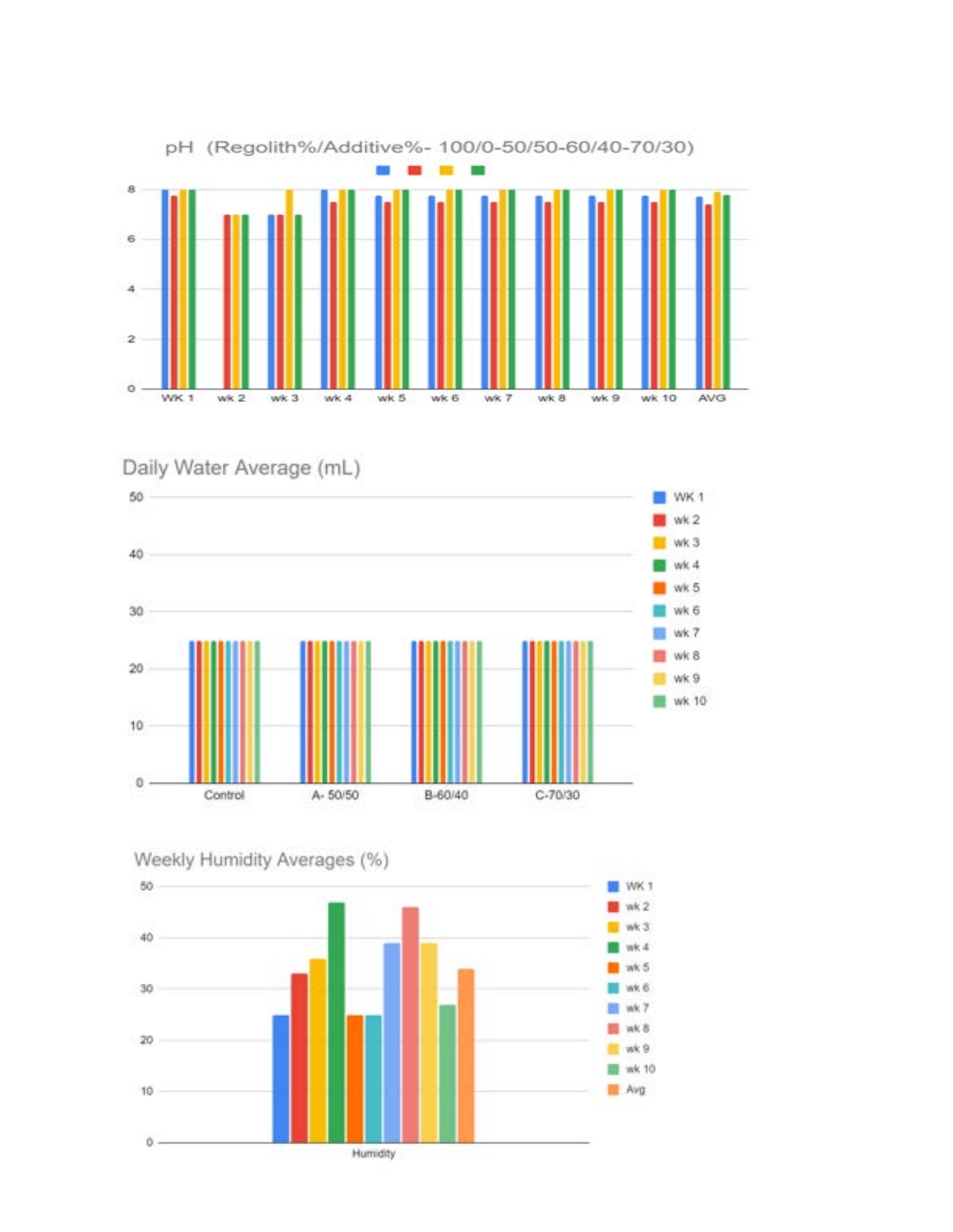#### *B.* **MODIFICATIONS FOR NEXT YEAR:**

Water less and and give more space so that the height of the green beans can be taller. As Well as giving a better support structure for the stalks to wrap around. Also next time add a better light system along with a way to regulate heat + humidity.

#### **VI. CONCLUSIONS:**

# **A. HYPOTHESIS ACCEPTANCE OR REJECTION**

The hypothesis that was made was incorrect.

# **B. WHY ACCEPT OR REJECT**

The hypothesis was rejected because the 50/50 plants did NOT grow 50% more than the 100% moon regolith/control.

## **C. DATA SUMMARY**

Growth rates for the control (100% regolith) averaged 19.3 cm, vs the 50/50 at 26.5. This was NOT a 50% increase.

pH stayed relatively constant in all the groups.

Humidity fluctuated

Surprisingly the control gre 2 green beans, 50/50 grew 3, 60/40 grew 30 and 70/30 grew  $\Omega$ 

# **D. REAL LIFE APPLICATIONS**

Through perseverance you will succeed, The green beans never grew until the 9th week so through perseverance they finally grew.

# **E. SOURCES OF ERROR**

- *Plants may have not gotten exactly 25 milliliters of water at each watering.*
- *Plants may have gotten over watered which can cause yellow leaves*
- *12 hour timer on lights may not have always worked 100% of the time.*
- *When recording data there may have been a mathematical error*
- *Ph might have been read wrong.*
- *Temperature was not always consistent.*
- *There might have been an error when reading the caliper*

# **VII. REFERENCES/SOURCES/CITATIONS:**

<https://www.tropicalpermaculture.com/nitrogen-fixing-bacteria.html> [https://www.masterclass.com/articles/how-to-grow-green-beans#how-to-plant-green-be](https://www.masterclass.com/articles/how-to-grow-green-beans#how-to-plant-green-beans) [ans](https://www.masterclass.com/articles/how-to-grow-green-beans#how-to-plant-green-beans)